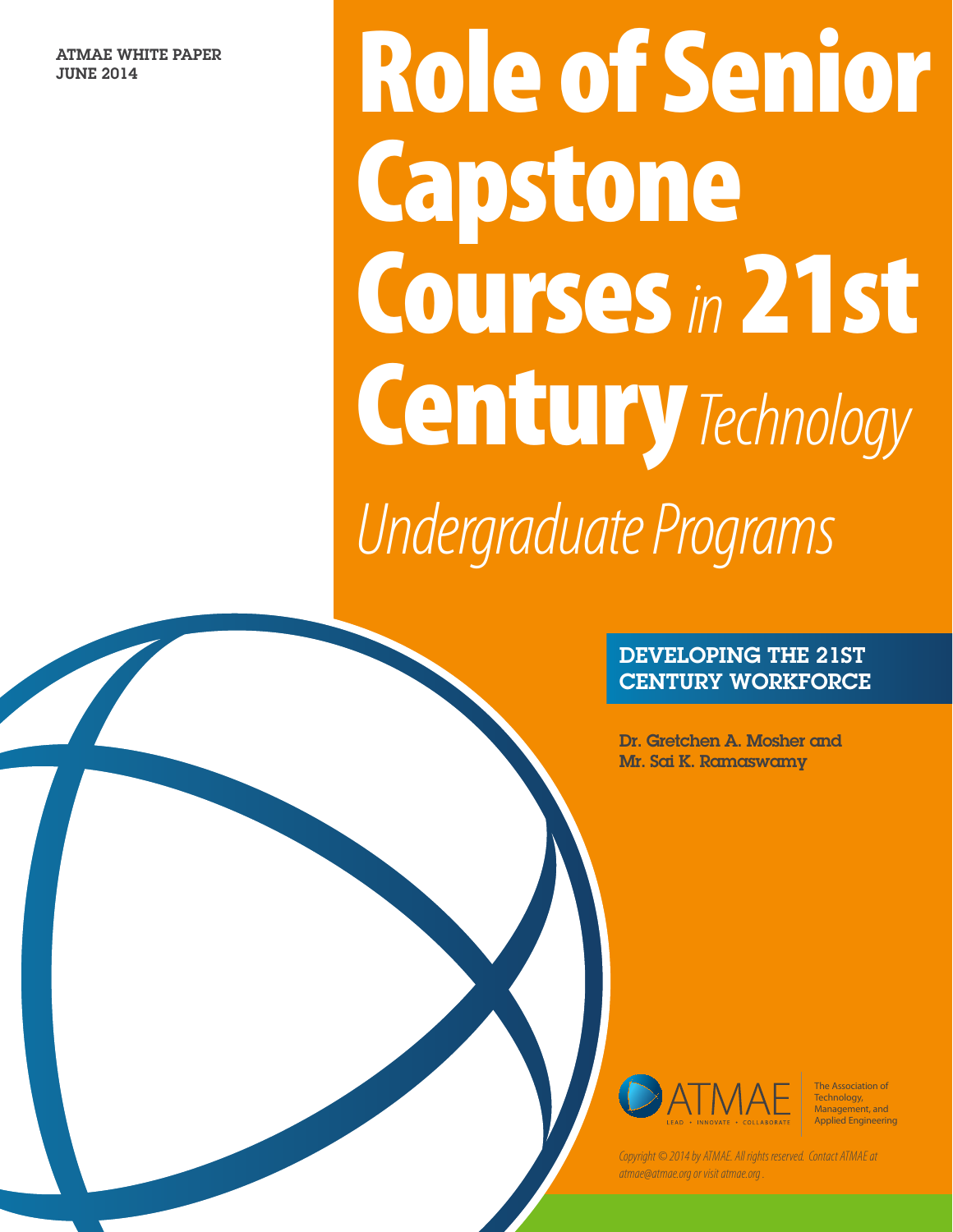## Introduction/

## Summary Preparing undergraduate students to enter the workforce

is a continuing challenge for institutions of higher education. In response to a changing workforce, universities have added a wide variety of diverse learning outcomes to the undergraduate curricula (Kauffmann & Dixon, 2011). The application of technology classroom content to workplace settings, critical judgment and evaluation, teamwork, and effective oral and written communication are professional skills that graduating students must master by the time they enter the workforce (Paretti, Layton, Laguette, & Speegle, 2011). In the context of higher education, capstone courses provide a primary mechanism by which students use these skills as they engage in open-ended, realistic, and creative problem-solving experiences (Friesen & Taylor, 2007).

In addition, capstone projects are increasingly utilized in undergraduate engineering programs as a result of accreditation requirements and the changing attitude among faculty that students need the hands-on practical experiences that a capstone project can provide (Paretti et al., 2011). The accreditation goals play a large role in the development of capstone courses; therefore, the creation of learning objectives and activities for such courses is not insignificant. In many cases, senior capstone courses include learning outcomes that focus equally on the development of technical skills along with professional skills such as public speaking, management, and understanding the larger implications of one's work (Shuman, Besterfield-Sacre, & McGourty, 2005). Reconciling the technical and non-technical learning outcomes can be difficult, particularly when capstone projects involve an industry sponsor.

To provide a summary of current thoughts and practices on undergraduate capstone courses, this white paper will contain three major portions. Positive student outcomes and potential institutional uses of capstone courses will be discussed in the first portion of the paper. The second part of the paper will discuss the challenges of implementing a high-quality capstone course in a technology-based curriculum program. Specifically, considerations for sourcing student projects, student team formation and management, and fair and consistent assessment of students will be discussed. Implications for technology faculty who wish to embark on the development of a senior-level capstone course will conclude the paper.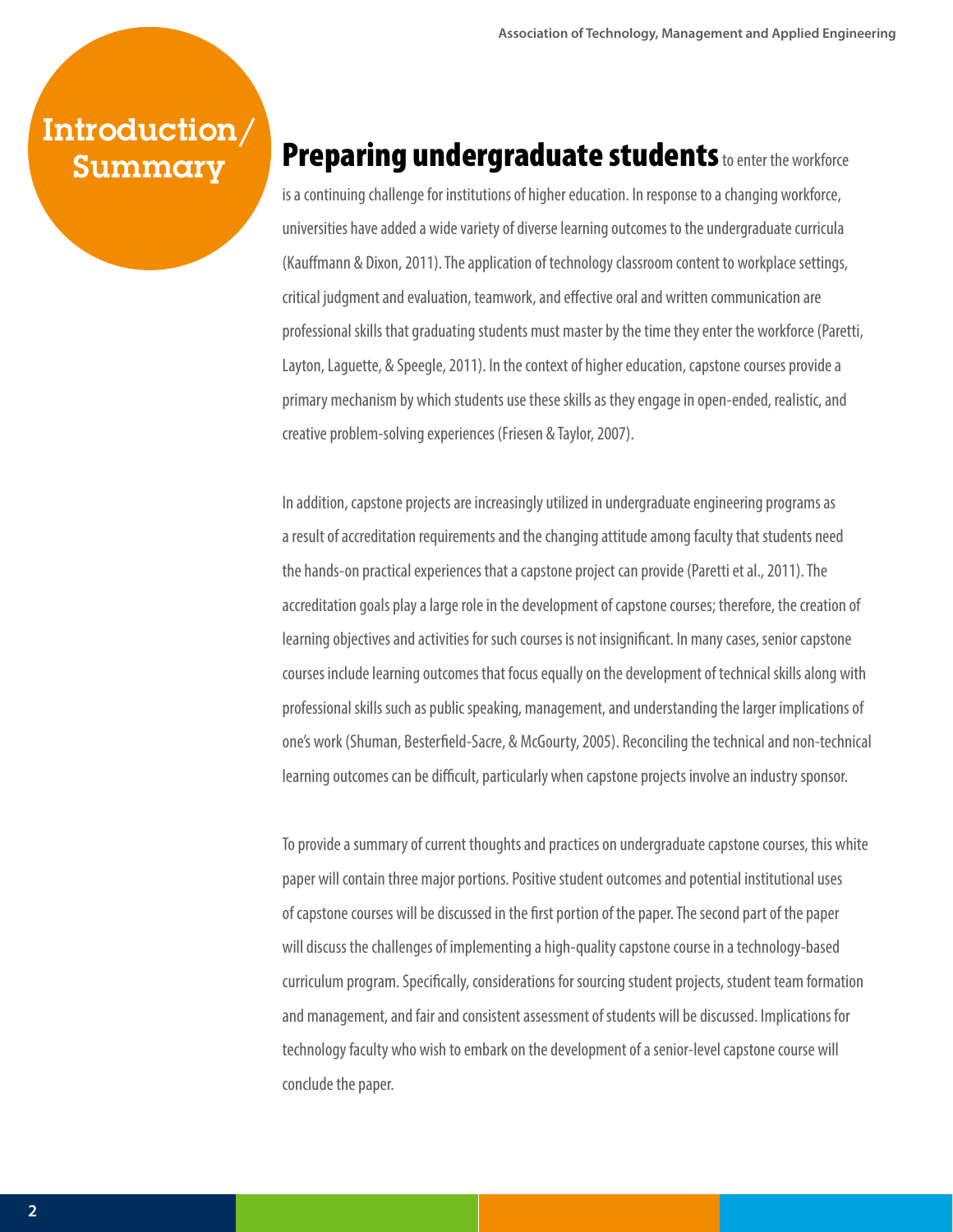## Capstone courses provide many benefits  $_{\rm to}$

undergraduate students in the field of technology, even considering the large variation within course structure and format. According to Pembridge and Paretti (2010), most capstone courses in the field of engineering involve teams of 4 to 6 students who work on one project spanning either one or two semesters. The courses also focus on giving students the opportunity to learn how to use technical tools, techniques and knowledge in an integrated and applied setting (Gorman, 2010). Traditionally, students learn and practice skills such as the use of Pareto analysis, benchmarking, statistical process control, and root cause analysis (Gorman, 2010).

## Student & Institutional **Benefits**

In addition to technical skills, capstone courses also require students to focus on a variety of professional behaviors, including teamwork, conflict management, customer service, and project management. Additionally, professional skills such as an understanding of the historical context, creativity, and critical thinking are also deemed important components of a capstone course (Friesen & Taylor, 2007). Gorman (2010) also notes the difficulty many students have in presenting a solution clearly and concisely. Although students are taught a number of sophisticated methods for problem solving and data analysis, they often fail to recognize that the best solutions in business are simple and may not always involve complex analysis. Furthermore, students who take the time to carefully formulate the goals of the project and who question assumptions and solutions of the existing system often provide higher quality solutions (Gorman, 2010).

In addition to the benefits capstone courses provide to students, the courses also play a critical role in the accreditation of engineering and engineering technology programs (Shuman et al., 2005). Although accrediting bodies can specify program outcomes necessary for engineering and engineering technology programs, the methodology of meeting these criteria vary across courses, disciplines, and institutions (Kauffmann & Dixon, 2011; Dutson et al., 1997). Capstone courses provide one mechanism of integrating technical and professional learning outcomes required by many accrediting bodies. For example, the ATMAE accreditation standards specify that baccalaureate programs must validate their outcomes and student competencies through a "combination of external experts, an industrial advisory committee(s), and follow-up studies of program graduates" (ATMAE, 2013).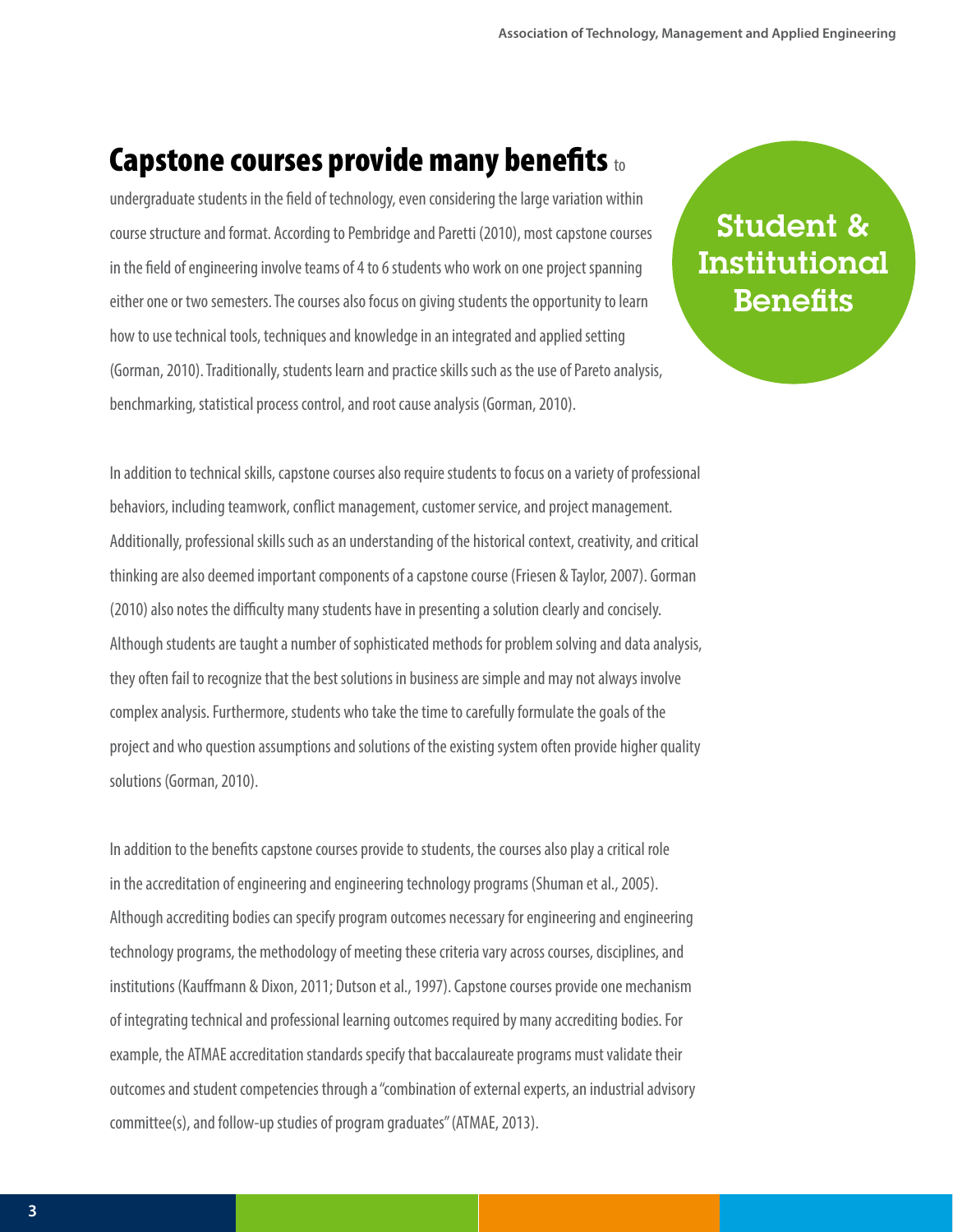Shuman et al. (2005) suggest that the integration of technical and non-technical skills is not only possible, but advantageous to degree programs. They encourage the use of out-of-classroom experiences, such as capstone courses, to "effectively integrate the learning of multiple outcomes into one comprehensive, educational experience" (Shuman et al., 2005). Furthermore, they recommend a curriculum model where technical coursework is thoughtfully incorporated with humanities and social sciences in the first three years to support a senior year capstone experience that has the potential to benefit both the student and meet the needs of accreditation.

One way to facilitate this integration is by the use of industry-based capstone projects. Industrysponsored projects may also provide the mechanism for external and expert opinion needed for appropriate validation, as required by many accreditation bodies. Kauffmann and Dixon (2011) describe projects that examined the capstone course as it related to outcomes in teamwork, communication, and lifelong learning. Kauffman and Dixon also studied the solicitation, identification and review of potential capstone projects in their 2011 work. They recommend a process where faculty are very involved with the choice of projects as well as the evaluation of the scope and the identification of a key contact person at the company where the project will take place. They also believed that the selection of capstone projects should be undertaken with outcomes assessment and curriculum evaluation needs in mind.

Even without program assessment requirements, industry sponsored projects can be challenging in several ways. Magleby et al. (2001) and Friesen and Taylor (2007) examined the decision to use industry-sponsored projects and outline both positives and negatives to such projects, shown in Table 1.

| <b>Advantages</b>                                          | <b>Disadvantages</b>                                                               |
|------------------------------------------------------------|------------------------------------------------------------------------------------|
| Enhances student motivation                                | Consequences of failure have greater impact                                        |
| Creates realistic problems and environments                | Recruitment of projects may be challenging                                         |
| Faculty can observe student in non-academic<br>environment | Intellectual property and liability may be of<br>concern                           |
| Means of financial support and outreach with<br>industry   | Administrative procedures and protocols<br>must be developed and managed carefully |
| May assist with career placement of students               | Faculty may be uncomfortable outside of<br>expertise                               |

#### **Table 1. Positive and negative aspects of industry-sponsored capstone projects**

Challenges of Capstone Project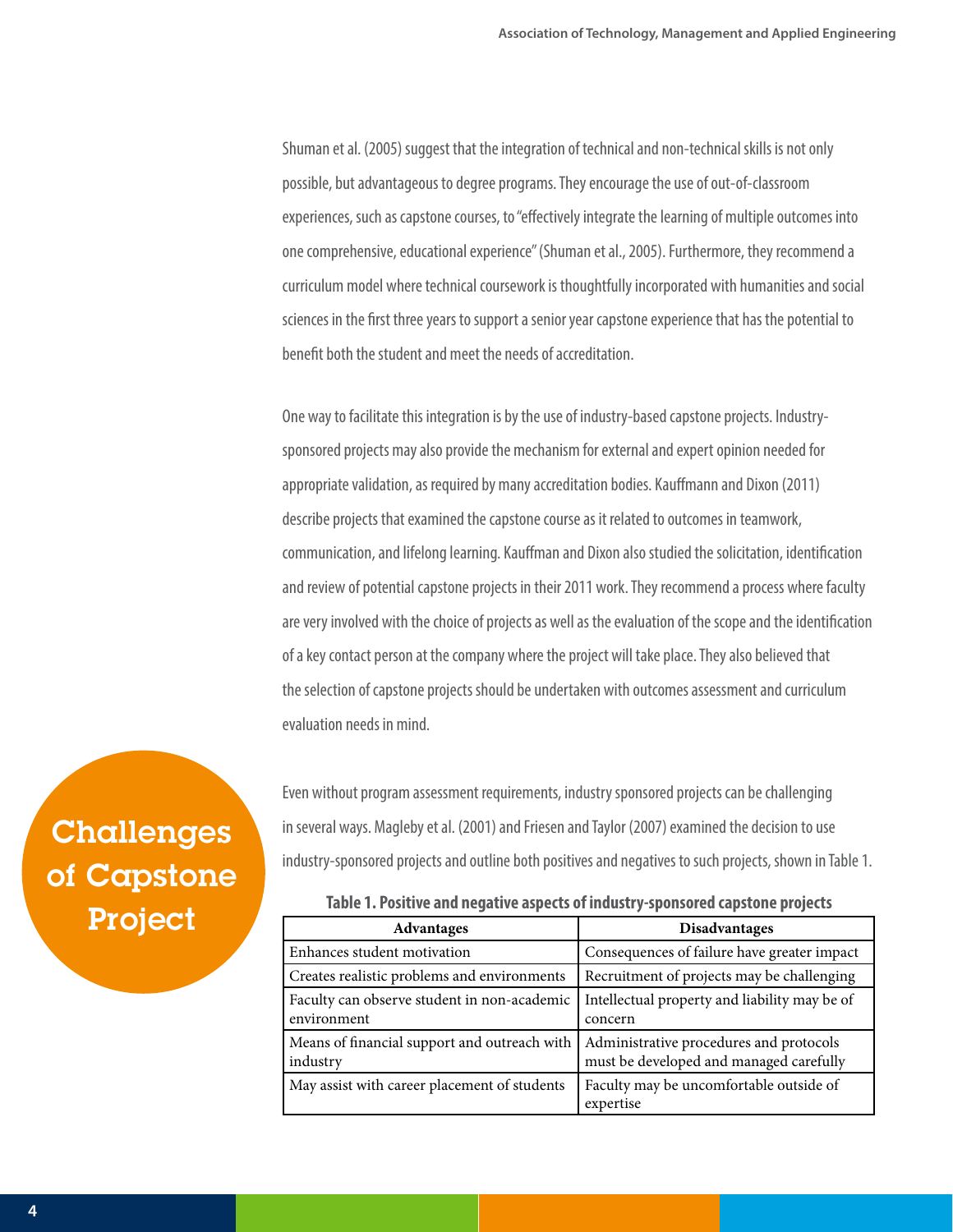Magleby et al (2001) further recommend that instructors carefully consider the scope of the project and the feasibility of its fit with University policies, timelines, and resources. Although they recommend that the project meet a company need, it should not be an acute and urgent necessity for the company. Furthermore, Magleby et al. (2001) suggest that a liaison person between the company and university plays a critical role in success. The liaison must be someone from the company who has a vested interest in the project, can provide adequate supervision to the students, and who is not intimidated by University policies and procedures.

Although industry-based projects provide an authentic experience for students, the "real" nature of such projects can be risky because of the high stakes challenges and technical issues that must be resolved by student teams. These teams are generally novices in the application of problem-solving techniques and project management and may need structure and guidance not necessary for a team of seasoned professionals. Even so, the experience of an open-ended and creative problem solving exercise is valuable to students (Friesen & Taylor, 2007).

Students are not the only beneficiaries of capstone courses. Industrial clients also benefit from their involvement with capstone courses. According to Friesen and Taylor (2007) industry may serve in one of several roles within the capstone course. They may serve as the project provider and client to a student or student team, they may provide sponsorship to student teams, they may serve as a technical resource or consultant, serve as the project liaison, or provide assessment of the project, either in a formal sense (by grading the final paper or project) or in an informal sense (by providing prizes in capstone competitions or by serving on an evaluation "jury" to judge capstone projects). In return, students provide industry with cost-effective way to access fresh ideas and updated expertise.

Students are not the only beneficiaries of capstone courses. Industrial clients also benefit from their involvement with capstone courses.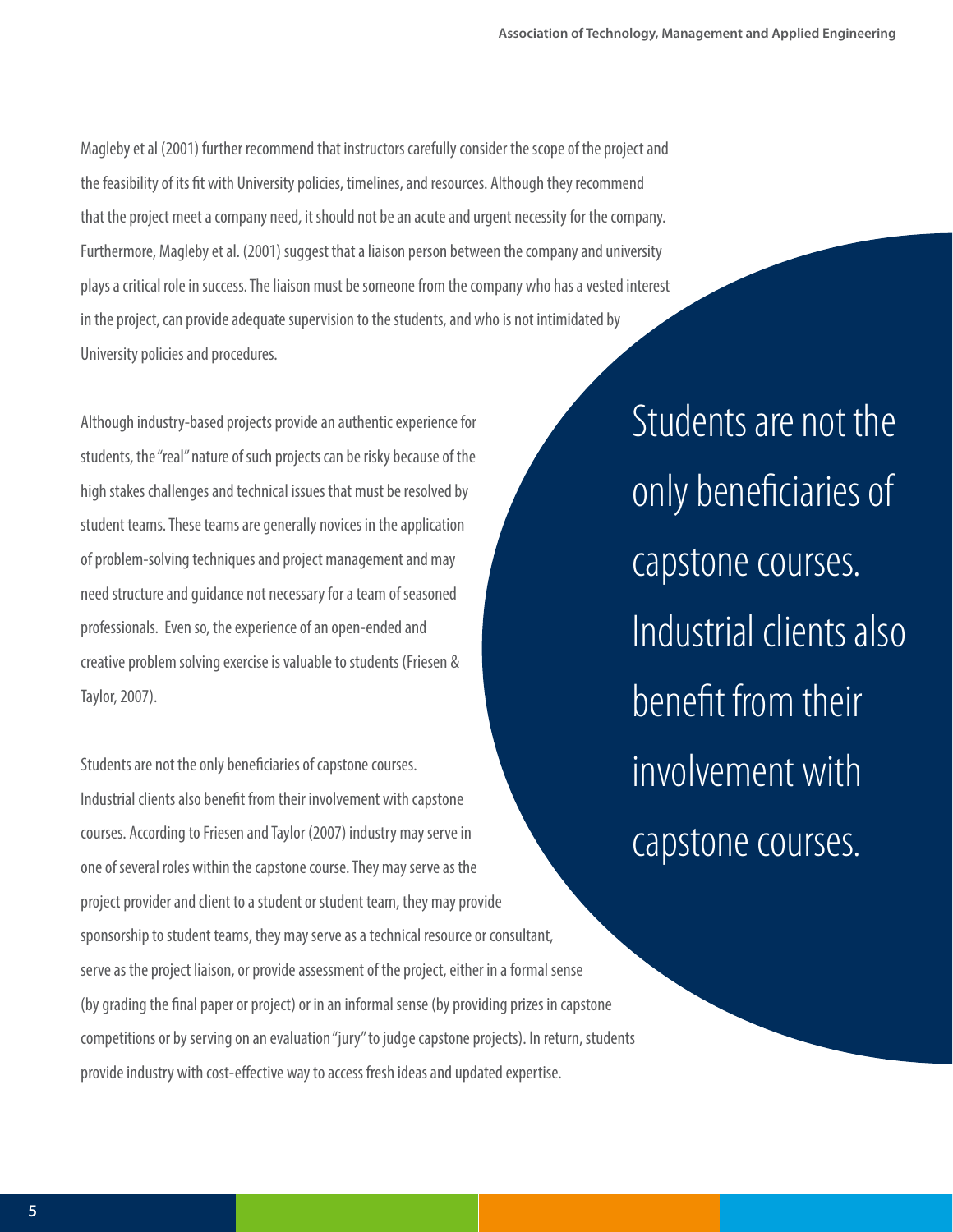The process of selecting, managing, and evaluating a successful capstone project remains an art rather than a science.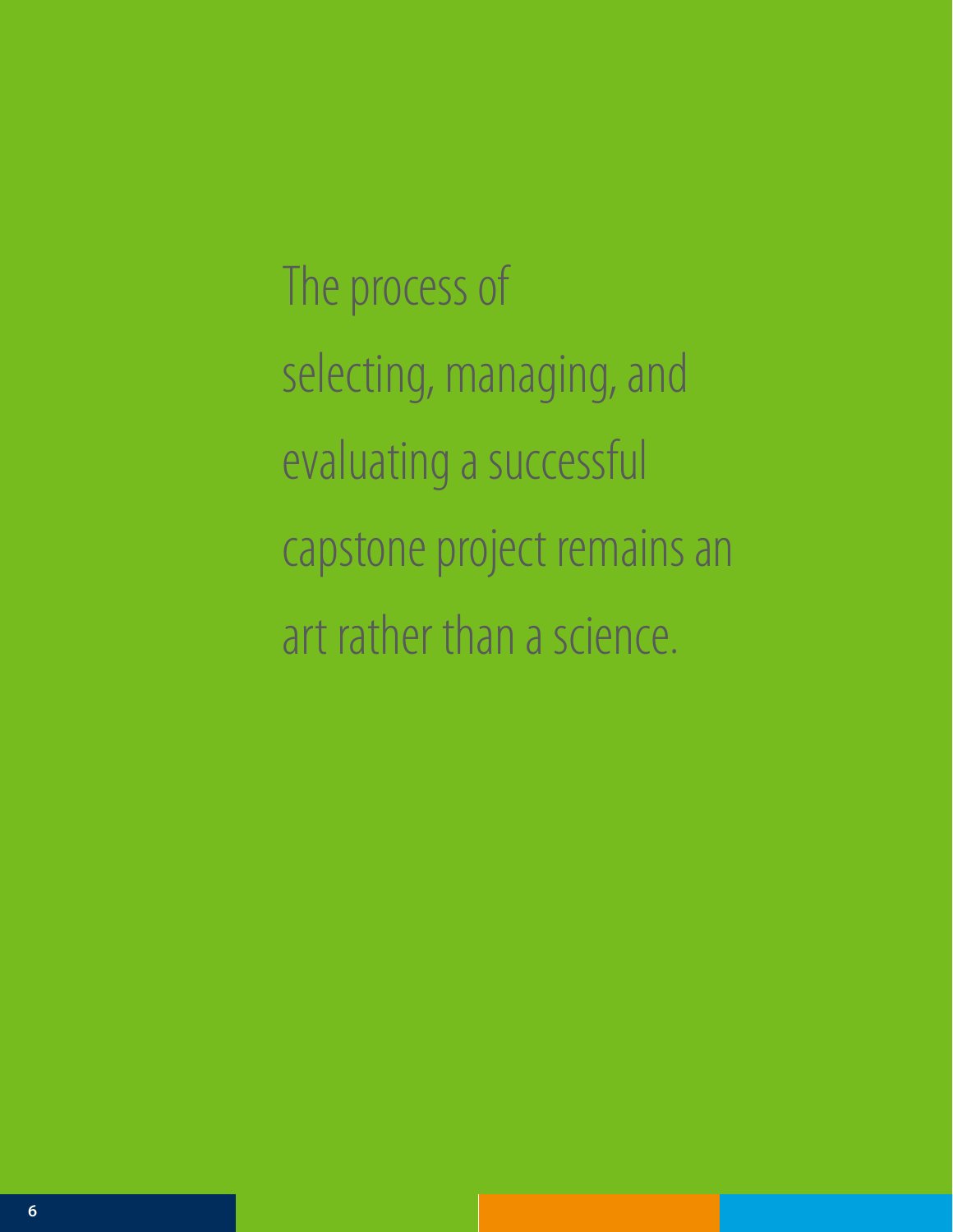Although industry projects can provide great benefits to students, they have challenges that can make the management of projects tricky. Friesen and Taylor (2007) suggest that a strong and structured administration and communication plan between industry and university is a key component for the success of university/industry collaborations. With appropriate definition, management, and monitoring, industry-based capstone projects have great benefits to student learning (Magleby et al., 2001). These recommendations reflect earlier conclusions by Todd, Sorensen, and Magleby (1993) on the design of capstone projects for industrial clients.

A second challenge of capstone projects is that generally project work is completed in teams. Dym et al. (2005) assert that the nature of most capstone projects requires a team approach, in part because of the social negotiation and reconciliation of multiple points of view necessary in complex projects. Paretti et al. (2011) and Bacon, Stewart and Silver (1999) discuss three methods of team assignment: selfselection, random assignment, and teacher assignment.

Self-selection teams are more likely to be overly homogeneous, have an inadequate skill set, and may lead to clique-like behavior that can negatively impact team cohesion and performance (Paretti et al., 2011). However, self-selection of a team can give students more control and responsibility for their learning experience. Higher levels of accountability and cooperativeness are also noted with selfselected teams (Bacon et al., 1999).

Random assignment has several disadvantages but no clear advantages. Although it seems fair, random selection of team members does not account for skills, diversity of students, or the variety of student abilities (Bacon et al., 1999). Randomly selected teams do not generally lead to teams with desirable combinations of skill sets nor do they promote teams that want to work together. The chance that the skills and abilities align appropriately is just that – a chance. Therefore, a random selection process is not recommended for teams which will work together on a long term (one to two semesters in length) capstone project.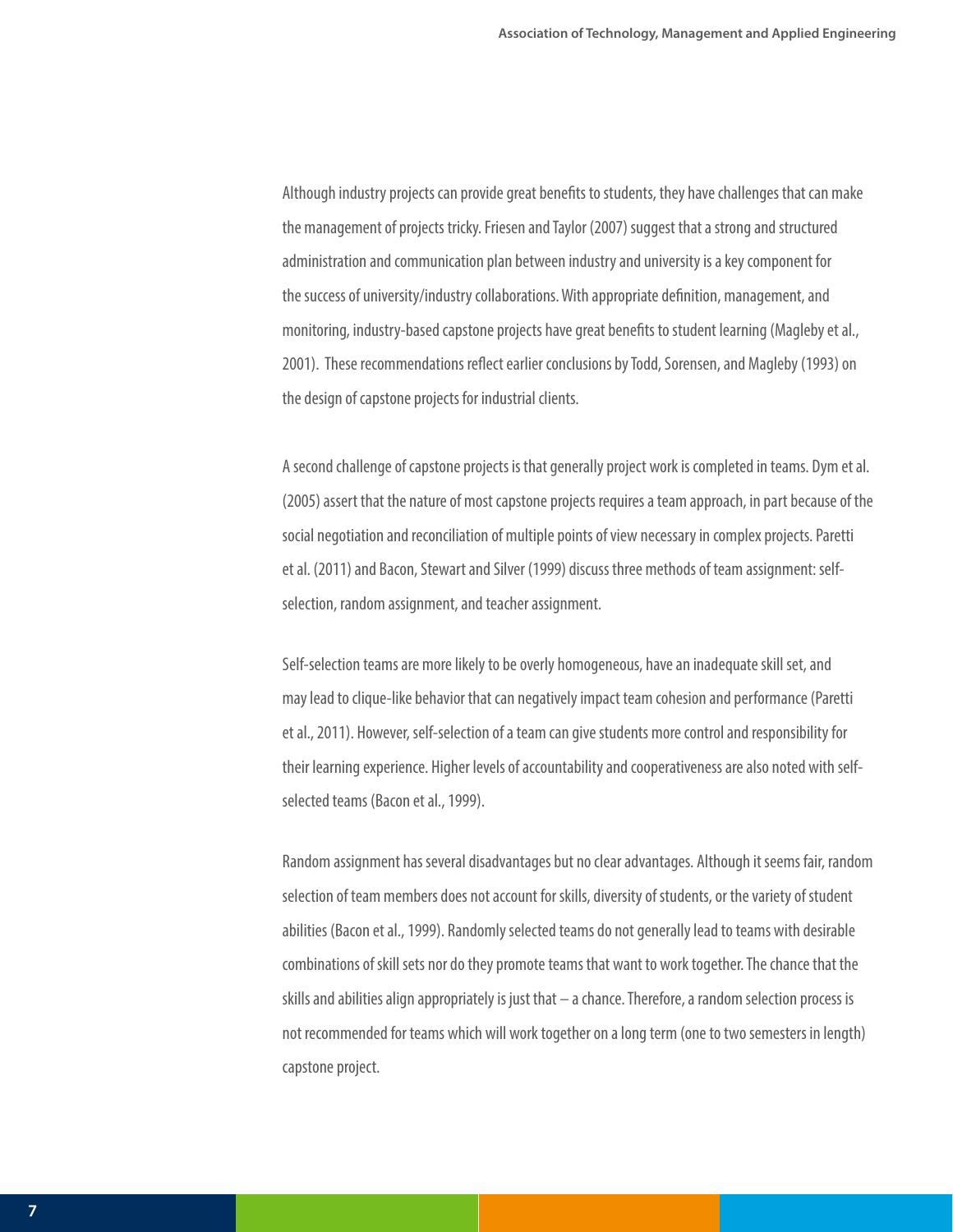A third approach to team formation is instructor-assigned teams. Although Bacon et al., (1999) report that this approach is used rarely in team formation, the method has several benefits. Instructor-selected teams can be chosen to optimize the best distribution of skills and abilities among teammates. As discussed by Paretti et al., (2011), instructors may use several factors to group students, including personality profiles, behavior-based profiles, and cooperative learning criteria such as the Team-Based Learning approach promoted by Michaelsen, Knight, and Fink (2004). The Michaelsen et al. (2004) method focuses on factors such as team cohesiveness and accountability. Individual skills are viewed as "assets" and a lack of skills is termed a "liability". When student assets and liabilities are dispersed among the teams, groups have a tendency to be more effective (Michaelsen et al., 2004). Because students generally do not have the necessary experience to form their own groups using these criteria, the best scenario is to have the instructor assign the teams. The process works especially well in capstone groups, which tend to work together for a long period of time. Instructors may also employ a variety of variations in this method, including allowing students to choose projects rather than teams or requiring students to swap group members as needed to have an appropriate mix of knowledge skills, and abilitiess (Paretti et al., 2011).

When student assets and liabilities are dispersed among the teams, groups have a tendency to be more effective.

A third challenge of capstone projects, especially with group work, is the development of a fair and consistent assessment system. Dutson et al. (1997) suggest that evaluation of student capstone projects is inherently subjective and Brackin et al. (2011) point out that failure of the end product does not indicate that no learning has occurred. Given these challenges, grading of capstone teams must involve accountability, for both individuals and the group (Michaelsen et al., 2004). Bacon et al. (1999) suggest a heavier weighting of team activities in the calculation of the final course grade. The assumption is that portions of the course that have a higher impact on the grade will result in a higher level of work.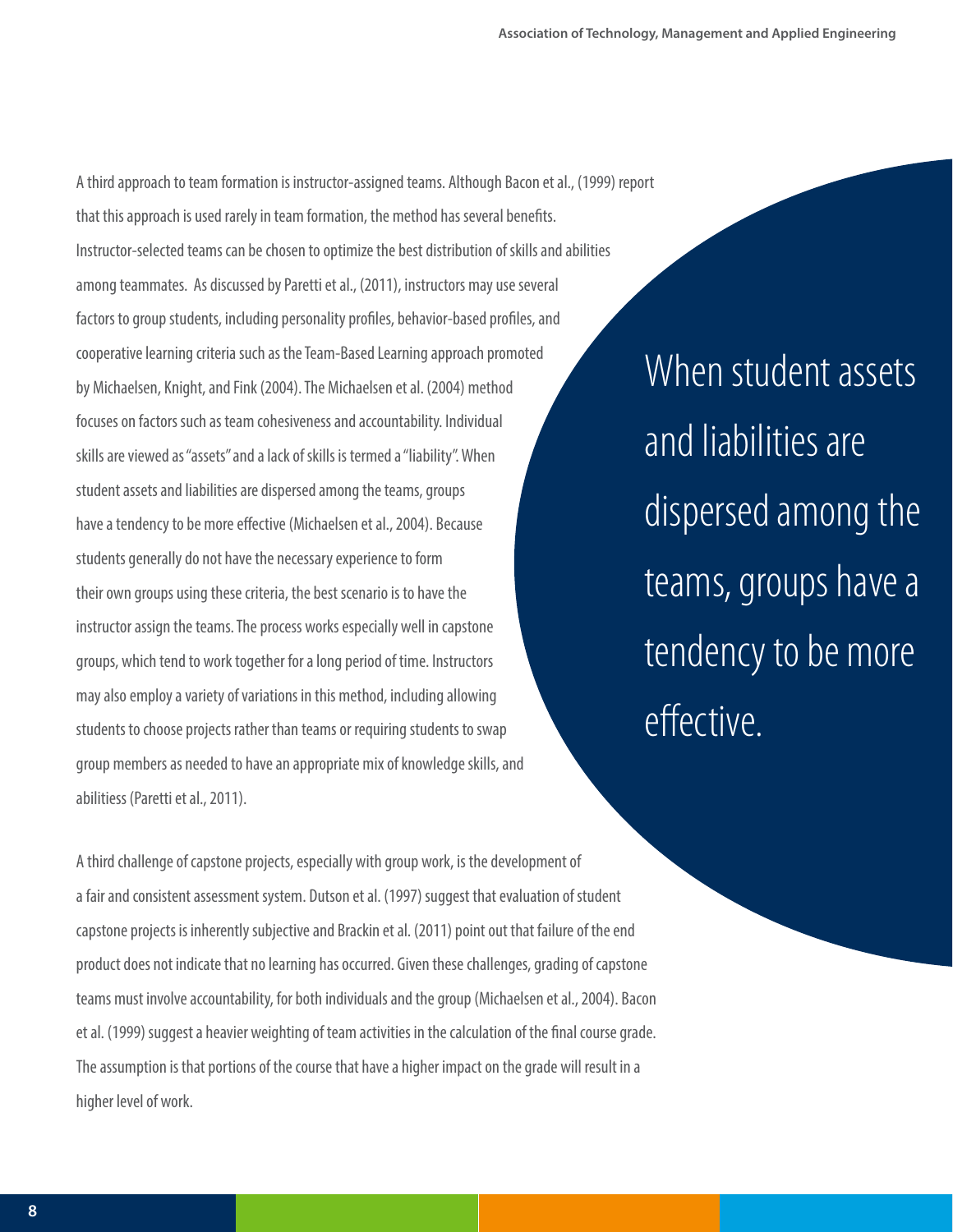A second way to integrate more team-based evaluation into a course is to provide multiple opportunities for peer evaluation (Bacon et al., 1999). The basis for peer evaluation is to counteract the tendency toward "social loafing" – a phenomenon that occurs when individuals lower their effort when working in a team, assuming that other members will pick up their work tasks (Bacon et al., 1999). Michaelsen et al. (2004) and others suggest that a single peer evaluation is not as effective as multiple evaluations that occur as part of team activities throughout the course (Freeman & Dyrenfurth, 2004). To ensure full participation of all team members, a clear vision for what is expected of all members of the team and this leads back to a structured management plan for capstone teams (Brackin et al., 2011). When faculty emphasize the importance of each person's contribution, the challenges of team assessment can be minimized.

## Ultimately, teaching a capstone course to technology

## Faculty Implications

students is a challenging endeavor with many considerations. Preventing a failed project must include careful attention to multiple items. These include (Brackin et al., 2011):

- Scope of the project determining the feasibility and well-defined goals
- Scheduling of resources and time accurate estimate of time and resources needed for success
- Effective management of uncertainty related to the open-ended design of most capstone projects and the lack of student experience with such projects
- Strategy for resolving project conflict disagreements on project definition, project approach, work style, communication methods, and other important decisions

Even with the suggestions above, the process of selecting, managing, and evaluating a successful capstone project remains an art rather than a science (Brackin et al., 2011). For faculty interested in taking on the instruction of a senior capstone course, it is important to consider many of the items discussed in this white paper.

First, determine the role that your accreditation process may have on your educational outcomes for the capstone course and plan accordingly. Second, consider the benefits and costs of using industrysponsored projects. Third, think in advance about how to construct student teams (if you opt to use teams) and about the methods you could use to assess your students, individually and as a group.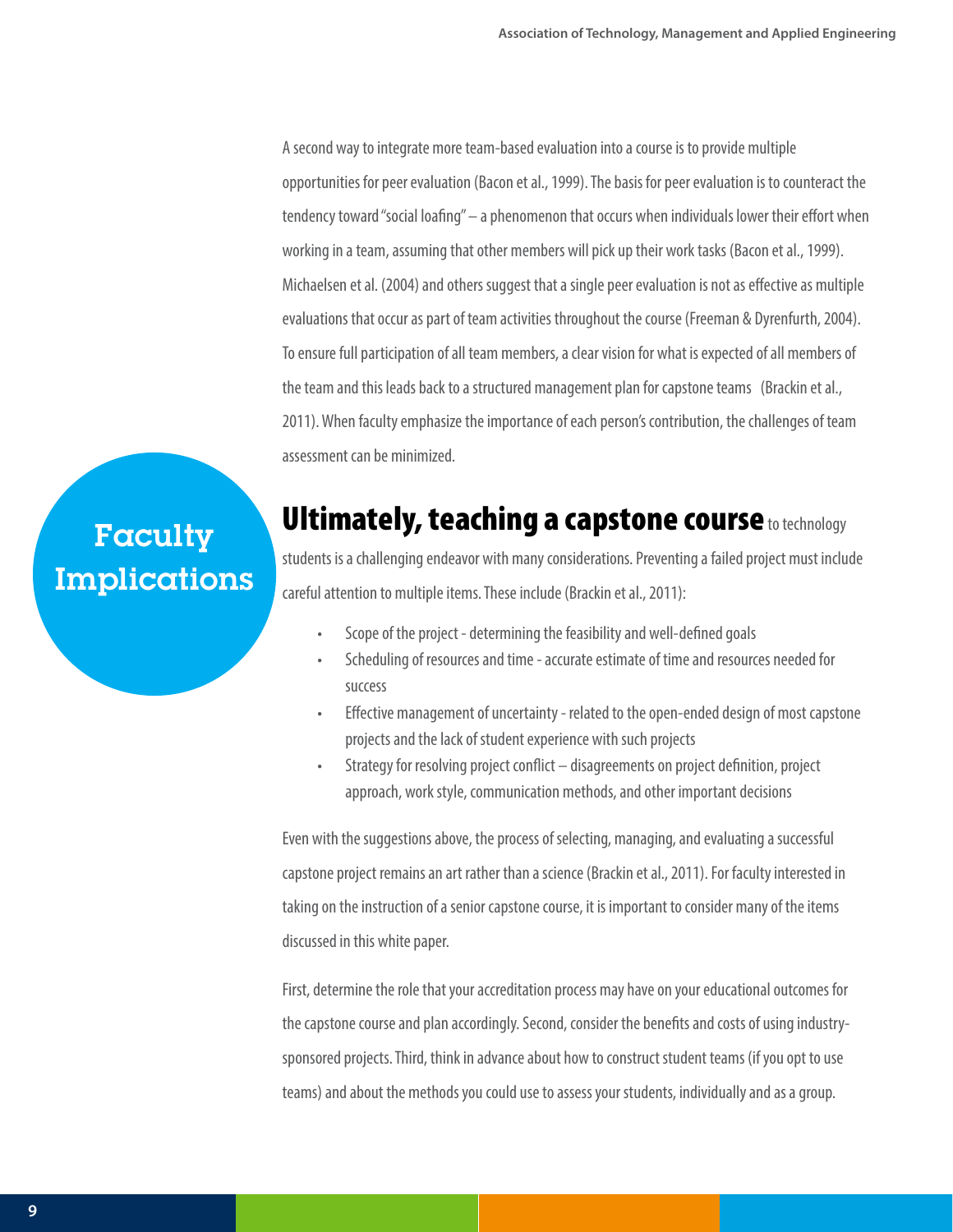Finally, understand that although poor experiences provide valuable learning for students, a successful project energizes all participants – the students, faculty, and the industrial client. In addition to an excellent learning experience, a positive project gives the students confidence in their skills and abilities and may provide a beneficial long-term relationship to the industrial sponsor and the institution, leading to further opportunities for capstone improvement and evaluation. Although leading a capstone course can be challenging, it can also be very rewarding for students, faculty, and industrial clients and remains one of the best ways to evaluate how well students have learned to apply the technical content they have been taught.

Association for Technology, Management, and Applied Engineering. (2013). 2011 Outcomes assessment [model. Accessed on September 18, 2013 http://www.atmae.org/resource/resmgr/docs/](http://c.ymcdn.com/sites/atmae.site-ym.com/resource/resmgr/Docs/Handbook_2011_Outcomes_Asses.pdf) handbook 2011 outcomes asses.pdf

- Bacon, D.R., Stewart, K.A., & Silver, W.S. (1999). Lessons from the best and worst student team experiences: How a teacher can make the difference. Journal of Management Education, 23(5), 467-488.
- Brackin, P., Knudson, D., Nassersharif, B., O'Bannon, D. (2011). Pedagogical implications of project selection in capstone design courses. International Journal of Engineering Education, 27(6), 1164- 1173.
- Dutson, A.J., Todd, R.H., Magleby, S.P., & Sorensen, C.D. (1997). Journal of Engineering Education, 86(1), 17-28.
- Dym, C., Agogino, A.M., Eris, O., Frey, D.D., and Leifer, L.J. (2005). Engineering design thinking, teaching, and learning. Journal of Engineering Education, 94(1), 103-120.
- Freeman, S.A. & Dyrenfurth, M.J. (2004). Using peer assessments in team activities. Journal of Industrial Technology, 20(1), 2-8.
- Friesen, M. & Taylor, K.L. (2007). Perceptions and experiences of industry co-operators in project-based design courses. International Journal of Engineering Education, 23(1), 114-119.
- Gorman, M.F. (2010). The University of Dayton operations management capstone course: Undergraduate student field consulting applies theory to practice. Interfaces, 40(6), 432-443.
- Kauffman, P. & Dixon G. (2011). Vetting industry based capstone projects considering outcome assessment goals. International Journal of Engineering Education, 27(6), 1231-1237.

#### References